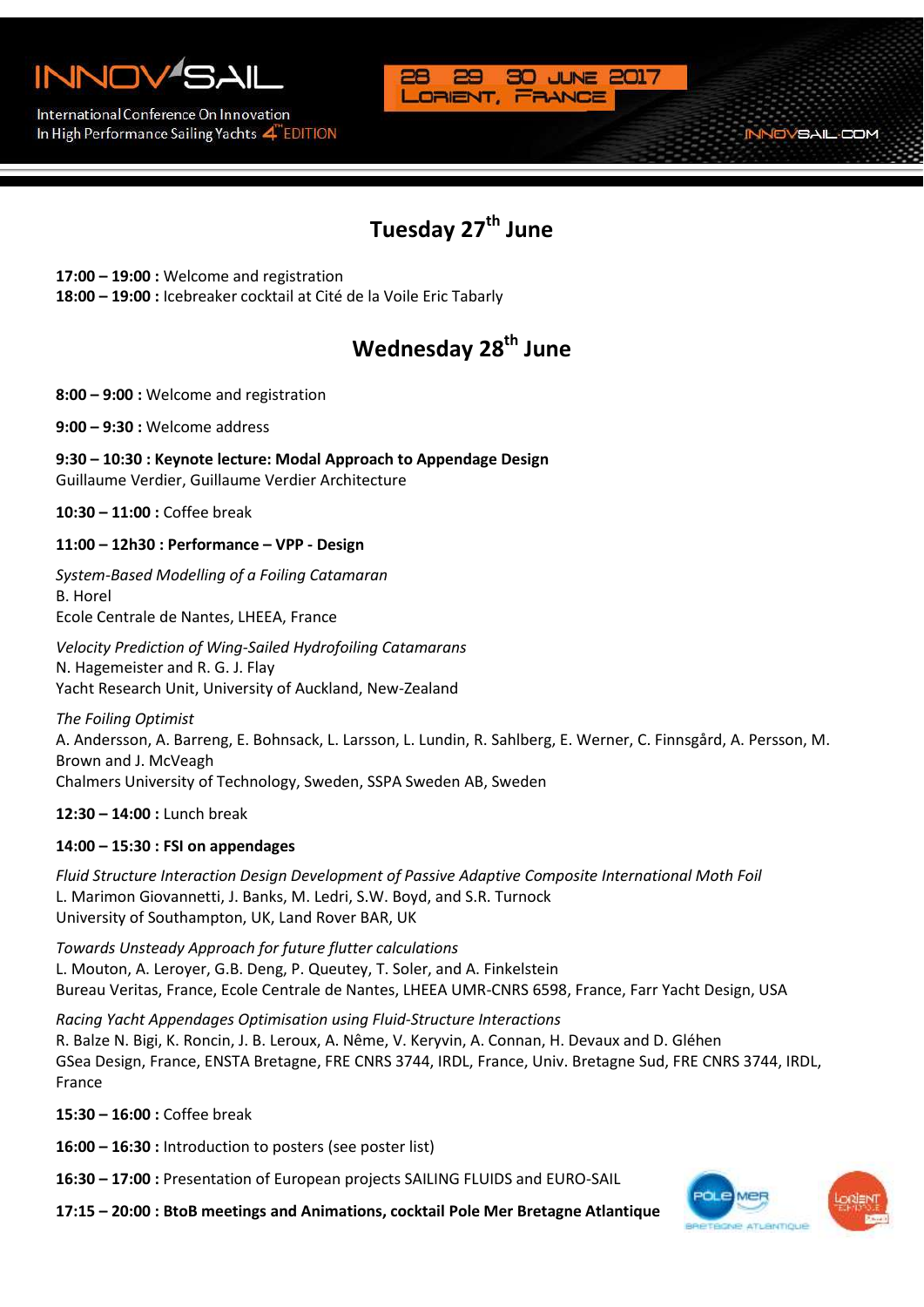## **Thursday 29th June**

#### **9:00 – 10:30 : Hydrodynamics**

*Performance Evaluation and Ranking of 7 Rudders for the Finn Dinghy* A. Persson, L. Larsson, M. Brown and C. Finnsgård SSPA Sweden AB, Sweden, Chalmers University of Technology, Sweden

*Investigation of Modern Sailing Yachts using a New Free-Surface RANSE Code* K. Graf, J. Meyer, H. Renzsch and C. Preuß Univ. Applied Sciences Kiel, Germany, Fluid Engineering Solutions, Germany

*Unlocking Hydrofoil Hydrodynamics with Experimental Results* J.R. Binns, A. Ashworth-Briggs, A Fleming, J. Duffy, M. Haase and M. Kermarec Australian Maritime College, University of Tasmania, Australia, Artemis Racing

**10:30 – 11:00 :** Coffee break

#### **11:00 – 12:30 : Aerodynamics**

*Aerodynamic Analysis around a C-Class Catamaran in Gust Conditions using LES and Unsteady RANS Approaches* A. Fiumara, N. Gourdain, V.-G. Chapin and J. Senter Assystem France, France, ISAE-Supaéro, France

*Full Scale Pressure Measurements from SYL Navigation: an Upwind Case Study* I. Bayati, S. Muggiasca, P. Schito, A. Vandone and M. Belloli Politecnico di Milano, Italy

*Unsteady Aerodynamics of Downwind S-Turns in Small Boat Sailing* R.R. Schutt and C.H.K. Williamson Cornell University, Ithaca, NY, USA

**12:30 – 14:00 :** Lunch break

#### **14:00 – 16:00 : Aerodynamics**

*The Leading-Edge Vortex of Yacht Sails* I. M. Viola and A. Arredondo-Galeana, Institute of Energy Systems, School of Engineering, University of Edinburgh, UK

*Large Eddy Simulation of Downwind Sailing* S. Nava, J. Cater and S. Norris University of Auckland, New-Zealand

*To Curl or not to Curl: Wind Tunnel Investigations of Spinnaker Performance* N. Aubin, B. Augier, J. Deparday and M. Sacher Naval Academy Research Institute, France

*Aerodynamics of a Highly Cambered Circular Arc Aerofoil: Experimental and CFD Investigations* R.G.J. Flay, A. Piard and P. Bot University of Auckland, New-Zealand, Ecole Navale IRENav, France

**16:00 – 16:30 :** Coffee break

#### **16:30 – 18:00 : Hydrodynamics, Structures**

*Comparison of Hydrodynamic Performances of an Imoca 60' with Straight or L-Shaped Daggerboard* L. Mazas, Y. Andrillon, A. Letourneur, P. Kerdraon and G. Verdier HydrOcean, France, VPLP, France, Verdier Architecure Navale, France

*Moderate-cost approaches for hydrodynamic testing of high performance sailing vessels* S. Day, P. Cameron, E. Nixon, University of Strathclyde, Glasgow, Scotland

*An Analytical Approach to Estimate the Compressive Strength of Carbon Fibre Reinforced Plastics* P.Y. Mechin, V. Keryvin, J.C. Grandidier and D. Glehen Univ. Bretagne Sud, IRDL CNRS 3744, France, ISAE-ENSMA, Pprime CNRS 3346, France, GSea Design, France

#### **19:00 – night : Banquet at Cité de la Voile Eric Tabarly**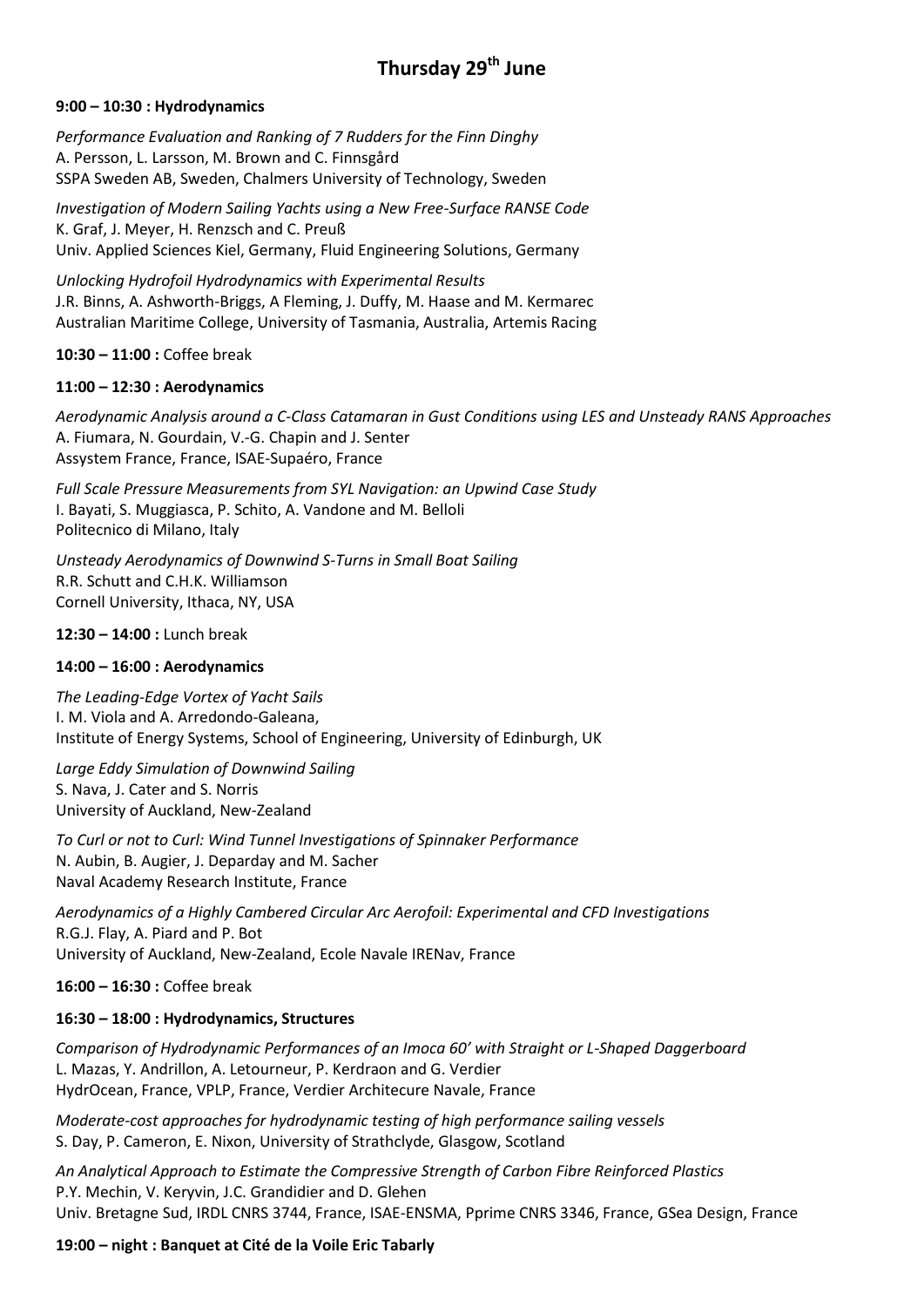### **Friday 30th June Palais des Congrès, Lorient, city centre**

#### **9:00 – 10:00 :** Keynote lecture **Foil developments in the America's Cup** Martin Fischer, Groupama Team France

#### **10:00 - 10:30 : FSI on foils**

*Flexible Hydrofoil Optimization for the 35th America's Cup with Constrained EGO Method* M. Sacher, M. Durand, E. Berrini, F. Hauville, R. Duvigneau, O. Le Maître, J.A. Astolfi Naval Academy Research Institute, France, K-Epsilon, France, Groupama Team France, Sirli Innovations, France, MyCFD, Université Côte d'Azur, INRIA, CNRS, France, LIMSI - CNRS, France

**10:30 – 11:00 :** Coffee break

#### **11:00 – 12:15 : Wind-assisted ship propulsion**

*Hydrodynamics of Wind-Assisted Ship Propulsion Validation of Rans-CFD Methodology* N.J. van der Kolk, J.A. Keuning and R.H.M. Huijsmans Delft University of Technology, The Netherlands

*Beyond The Sea (1 joint presentation with 3 contributions)*

*Ship Towed by Kite in Waves: a Strongly Coupled System* N. Bigi, J. B. Leroux, K. Roncin, A. Nême, C. Jochum and Y. Parlier ENSTA Bretagne, France, Beyond the sea, France

*Modelling and Control of a Tethered Kite in Dynamic Flight* B. Cadalen, F. Griffon, P. Lanusse, J. Sabatier and Y. Parlier Beyond The Sea, France, Bordeaux INP, IMS UMR 5218, France

*Experimental Set up for Measuring Onshore and Onboard Performances of Leading Edge Inflatable Kites - Presentation of Onshore Results* M. Behrel, K. Roncin, J.-B. Leroux, F. Montel, A. Nême, C. Jochum and Y. Parlier ENSTA Bretagne, France, Beyond the sea, France

**12:15 – 12:30 :** Conference closing

**12:30 – 14:00 :** Lunch at Palais des Congrès

#### **Poster List**

*Hydrofoiling Catamaran Experimental Research Platform*  A. Ayan, T. Ballantine, J.Banks, S.W. Boyd, J. Carson, J. Diamond, F. Hayes, S. Jones, L. Marimon Giovanetti and A. Vose

University of Southampton, UK

*Hull – Furniture Interaction in the Primary Response to Global Loads of a Sailing Yacht*  D. Boote, G. Vergassola, S. Baldi and N. Fago University of Genova, Italy, Naval Architect, Italy

*Hard Grounding of Large Sailing Yacht*  H. Conradi, H. Hoffmeister and S. Ehlers Hamburg University of Technology, Germany, DNV GL, Germany

*The Paper Boat: Building a Composite Optimist Dinghy with Cellulose Fiber and Epoxy Matrix* C. Finnsgård, M. Rigdahl, M. Brodin, G. Richardsson and G.Westmann Centre of Sport and technology, Sweden, Chalmers University of Technology, Sweden, Royal Institute of Technology, Sweden

*Smart Coatings for Drag Reduction In Yachts* B. Kidd, E. Balaras, M. Kashtalyan, I. M. Viola and T. I. Jozsa